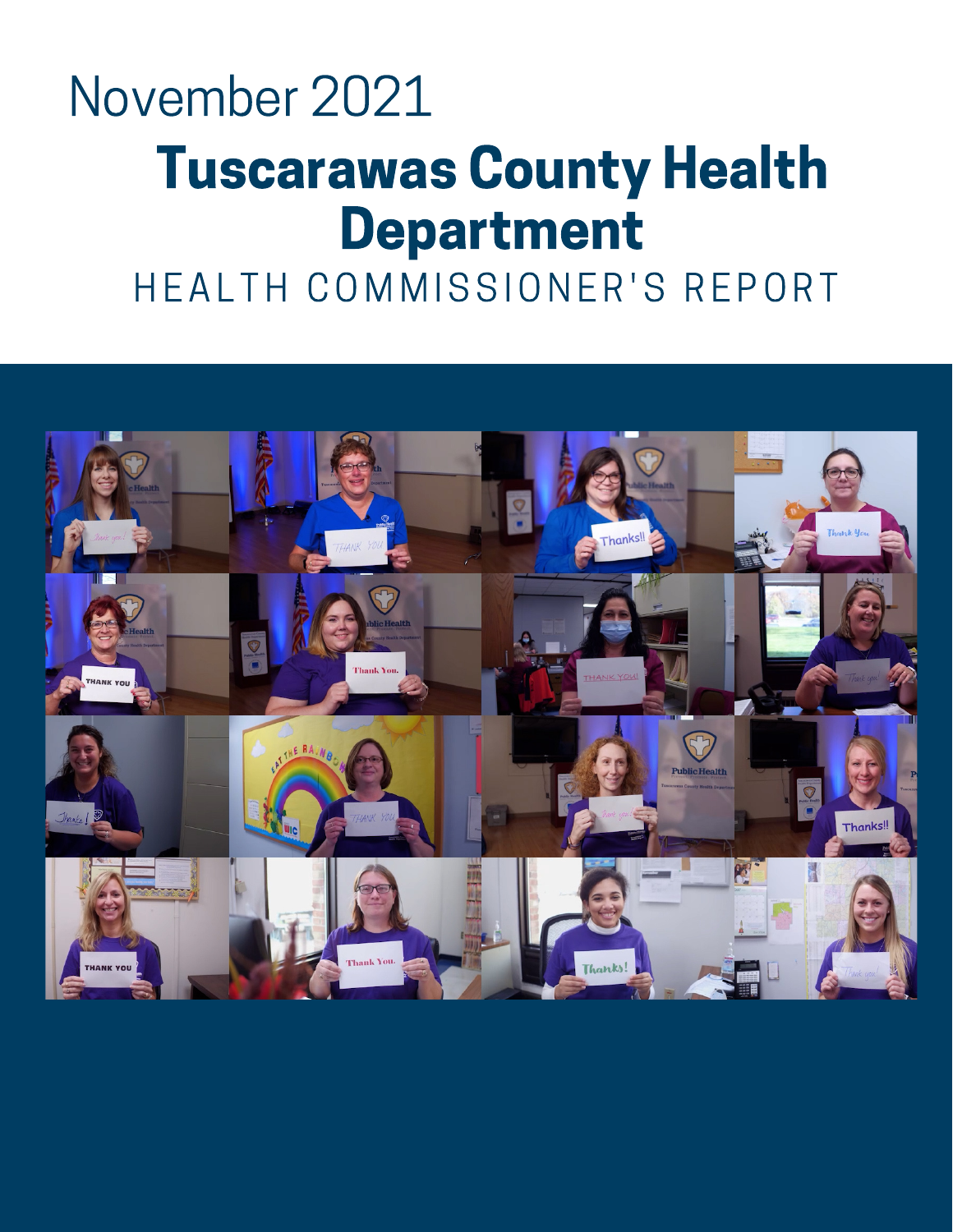# Department Highlights



### **WIC Department**

- 71% show rate for November appointments (-1%)
- In November, 18% of the infant participants were breastfeeding. 3% decrease from October
- 195 total contacts made to breastfeeding women in November. +4 from October

### **Communicable Disease**

- Top reported diseases for November:
	- COVID-19 1,040 (-79 from October)
	- Chlamydia 17 (+3 October)
	- Chronic Hepitatis C 5

### **Prevention**

- Distributed 24 Naloxone kits (-49). 2 recorded reversals
- Distributed 5 car seats (-3)
- Traffic Safety YTD Statistics:
	- 2,109 vehicle crashes investigated (+202)
	- 10 fatalities in 9 fatal crashes (+0)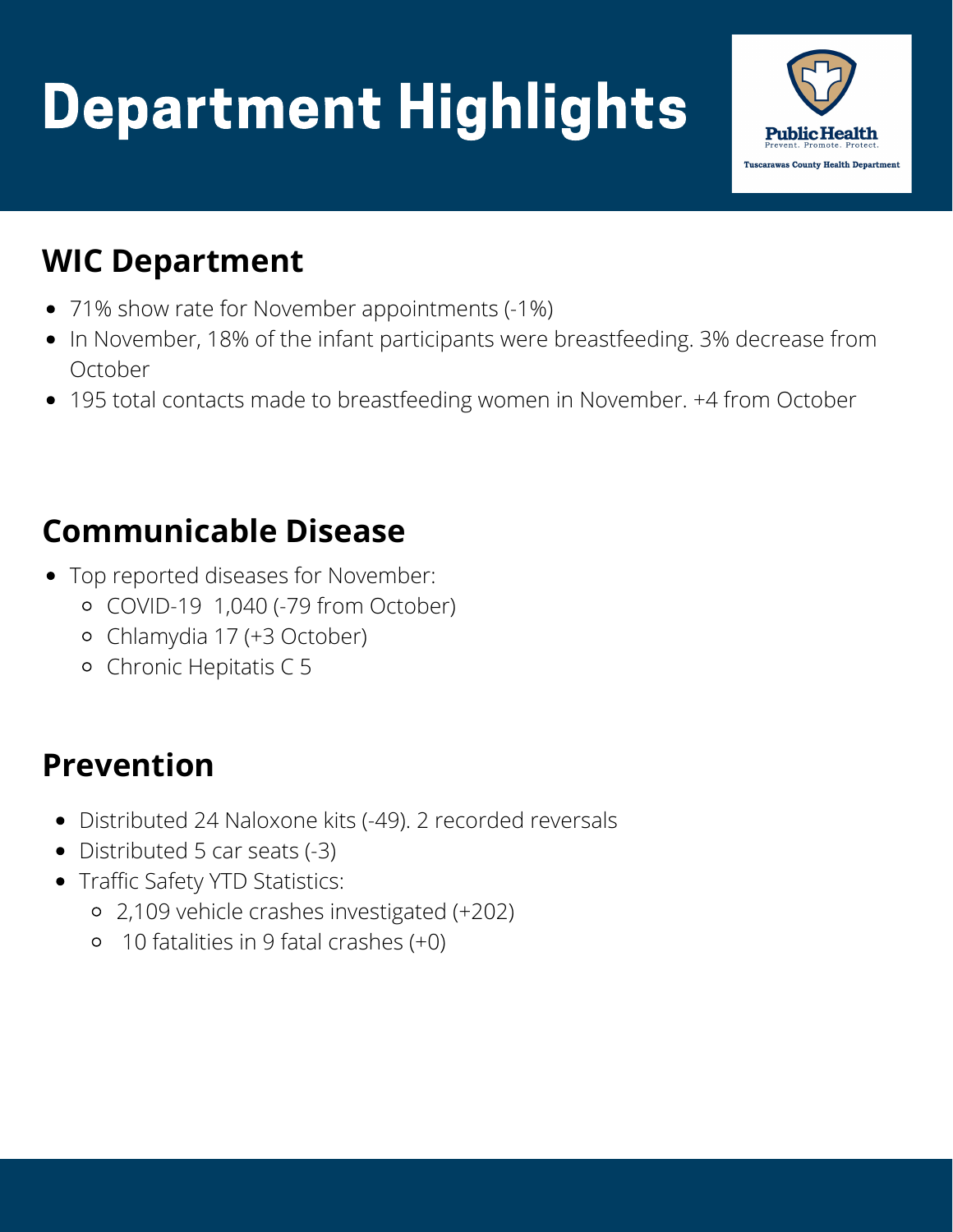# Department Highlights



### **Environmental Health**

- In November there were 15 well (-4) and 12 (-12) septic permits issued
- Completed 99 food service inspections (+34)
- Investigated 9 animal bites

### **Public Information/Health Promotion**

- Trending public information topics:
	- Antigen take-home tests; quarantine and isolation periods; COVID-19 vaccine boosters and flu shots
- Worked with HealthyTusc to secure funding support for the \$15,000 cost of the Community Health Improvement Plan
- Planned and coordinated:
	- Food Saftey 101 podcast
	- COVID-19 billboard safety messages
	- Safe Communities billboard contest campaign

### **Medical Records/Clinic**

- COVID-19 vaccines administered in November: 1,668 (+835)
- Administered 268 COVID-19 PCR tests (-68); 114 positive results (-18) = 43% positivity  $(+11\%)$
- 301 medical appointments completed in November (-204)